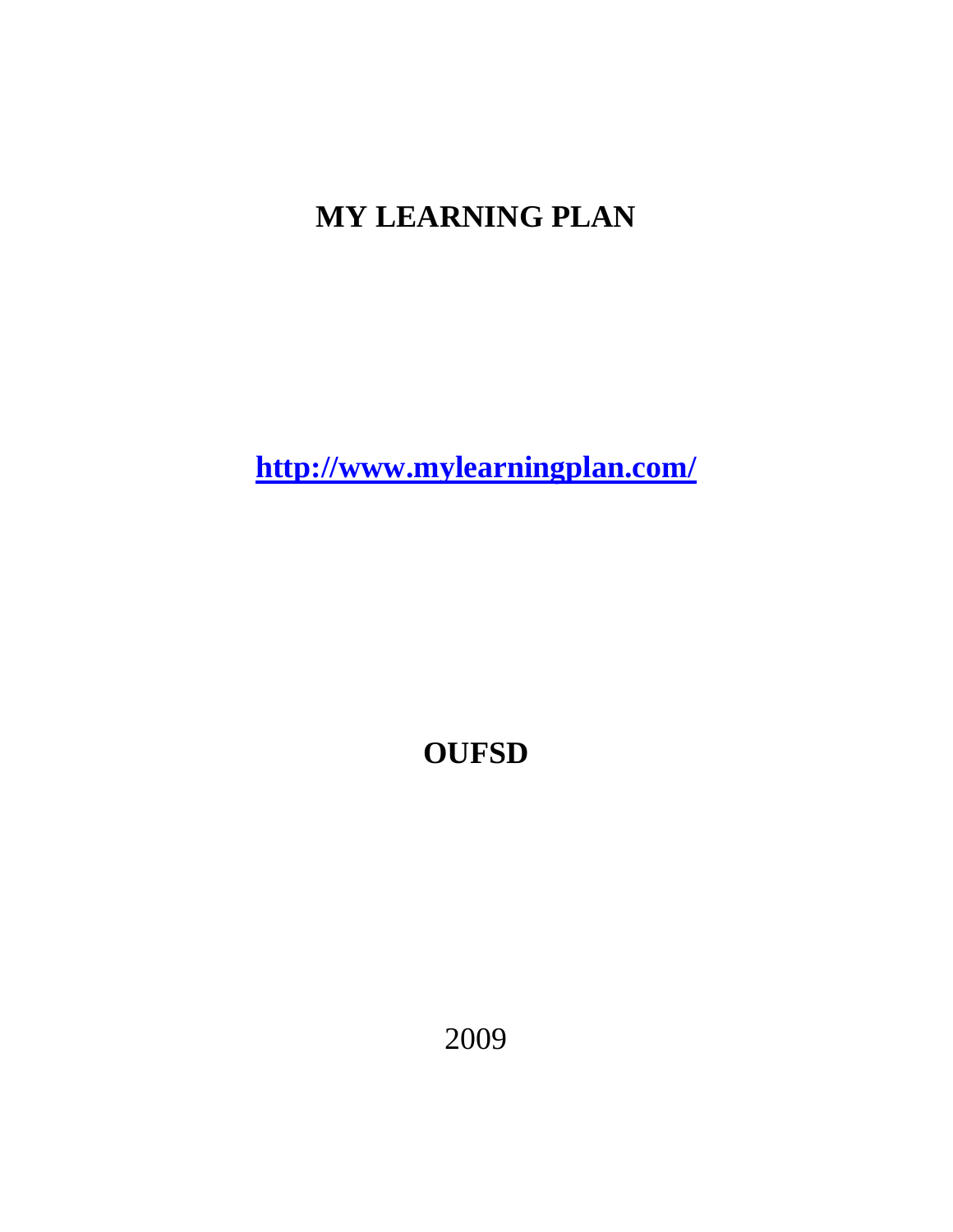# TABLE OF CONTENTS

| Introduction                                                                                 | Page 2  |
|----------------------------------------------------------------------------------------------|---------|
| Procedures and Account Options                                                               |         |
| <b>Change Password</b>                                                                       |         |
| User Profile                                                                                 |         |
| <b>Activity Logs and Course Offerings</b>                                                    |         |
| <b>Course Search; Requests</b>                                                               | $5 - 8$ |
| Forms: Vacation, Personal, Permission to Attend, Course Approval                             | Q       |
| Further Assistance: <i>Donna Platt at 914-762-5830 ext.</i> 334 or dplatt@ossining.k12.ny.us |         |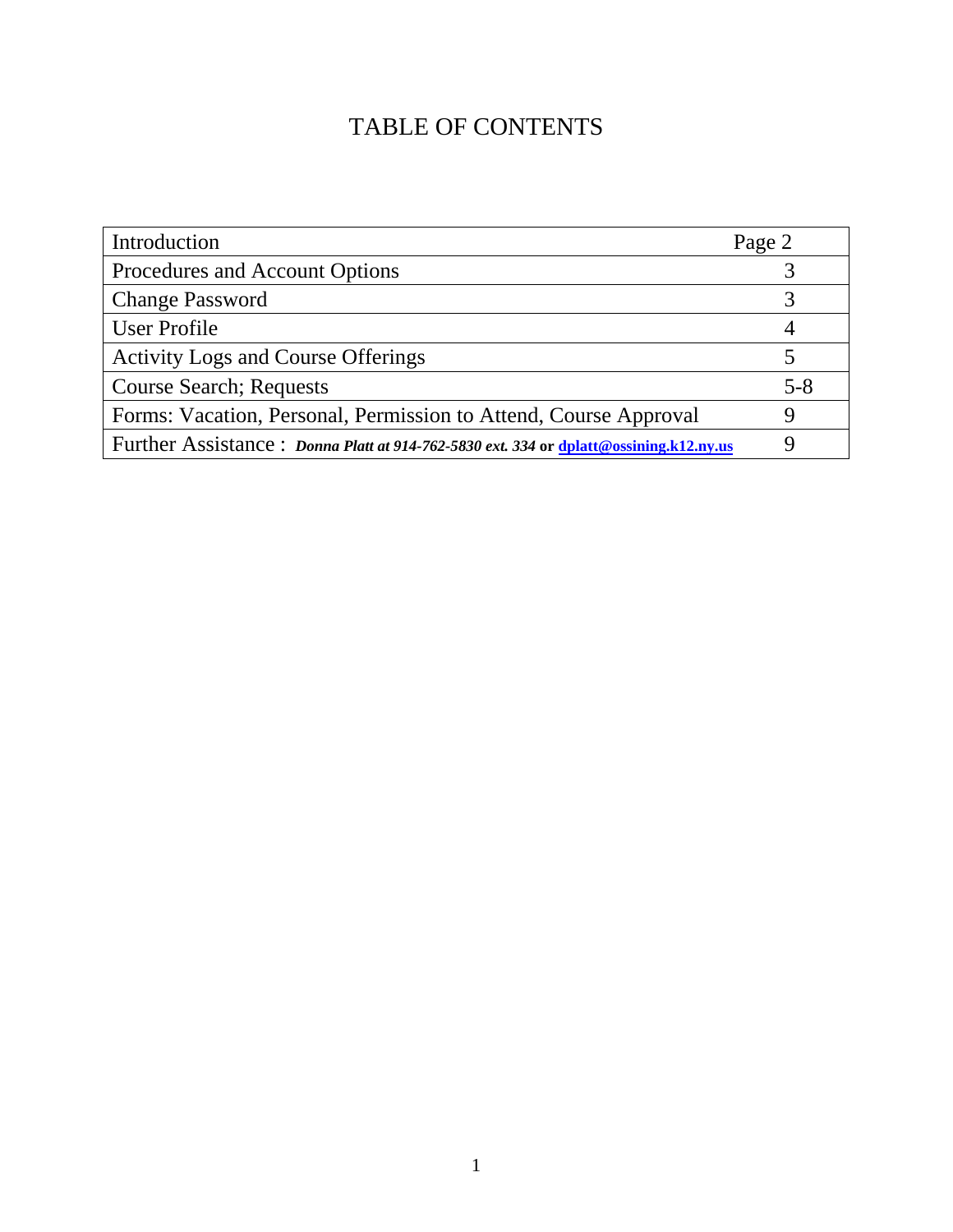## **INTRODUCTION:**

MyLearningPlan® (MLP) is a web-based service for tracking Professional Development activities school districts.

The options that are currently available through MLP allow OUFSD members to:

- Complete Permission to Attend Forms
- Complete Course Approval Forms
- Complete Personal Leave Forms
- Complete Vacation Forms
- Update their Profile and Password
- View professional development courses
- Upload files to a personal Library
- View offerings at SW and PNW BOCES

More capabilities may become available in the future:

- View a future school district catalog (such as Teacher Center Courses)
- View a district calendar of events
- Fill out a Mentor Log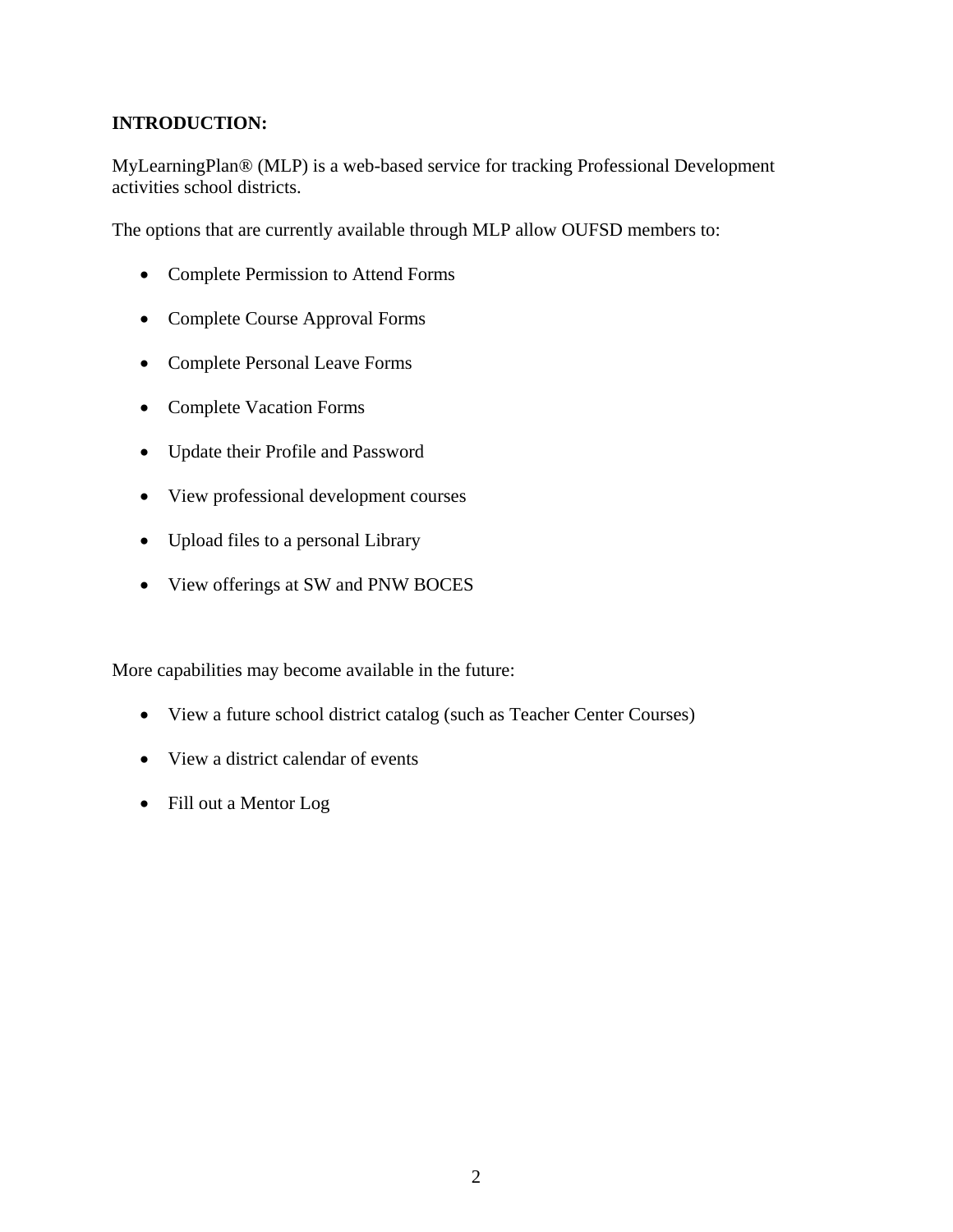#### **PROCEDURES and ACCOUNT OPTIONS:**

Log onto the web site [http://www.mylearningplan.com/.](http://www.mylearningplan.com/) Your *username* is your email address and your *password* by default is changeme. *Login*. If you cannot log in, please contact



#### **CHANGE PASSWORD:**

Go to the *Account Options* tab and choose *Change Password*. Key in your existing password and create a new one, confirm and *Submit*.

 $\overline{\mathbf{r}}$ 

| oriy Learning Fian - riozina i li erox                                                                                                                                  |                                                                                                                                                                                                                                                                                                                                                                                                                                                                   | مرسط                                          |
|-------------------------------------------------------------------------------------------------------------------------------------------------------------------------|-------------------------------------------------------------------------------------------------------------------------------------------------------------------------------------------------------------------------------------------------------------------------------------------------------------------------------------------------------------------------------------------------------------------------------------------------------------------|-----------------------------------------------|
| Eile<br>Edit<br>History Bookmarks Tools Help<br>View                                                                                                                    |                                                                                                                                                                                                                                                                                                                                                                                                                                                                   |                                               |
| c                                                                                                                                                                       | https://www.mylearningplan.com/Forms.asp?F=10004&I=446542&M=E                                                                                                                                                                                                                                                                                                                                                                                                     | ☆ · G· Google<br>₽                            |
| Most Visited So Getting Started<br>Latest Headlines                                                                                                                     |                                                                                                                                                                                                                                                                                                                                                                                                                                                                   |                                               |
| <b>MyLearningPlan</b><br>Plan » Manage » Learn » Evaluate                                                                                                               |                                                                                                                                                                                                                                                                                                                                                                                                                                                                   | <b>O</b> Help <b>a</b> Logout<br>LearningPlan |
| <b>Ossining Union Free School District</b>                                                                                                                              |                                                                                                                                                                                                                                                                                                                                                                                                                                                                   |                                               |
| My Info:<br>My Portfolio<br>My File Library<br><b>Activity Catalogs:</b><br>District Catalog<br>LHRIC/SWBOCES<br>PNW BOCES Catalog<br>Calendar<br><b>Fill-In Forms:</b> | <b>Change Password</b><br>Use this form to change your current password. Begin by entering your current password in the<br>section labeled "Current Password". Next enter the password you wish to use in "New<br>Password" and then retype it for verification purposes in the section labeled "Retype New<br>Password". Choose any combinations of letters and numbers for your new password. Click SAVE<br>when finished.<br>Password<br>Your Current Password |                                               |
| Permission to Attend<br>Course Approval<br>Personal Leave Form<br>Vacation Form<br>Mentor Log<br><b>Account Options:</b><br>My User Profile<br>Change Password          | Your New Password<br>Retype Your New<br>Password<br><b>SUBMIT</b>                                                                                                                                                                                                                                                                                                                                                                                                 |                                               |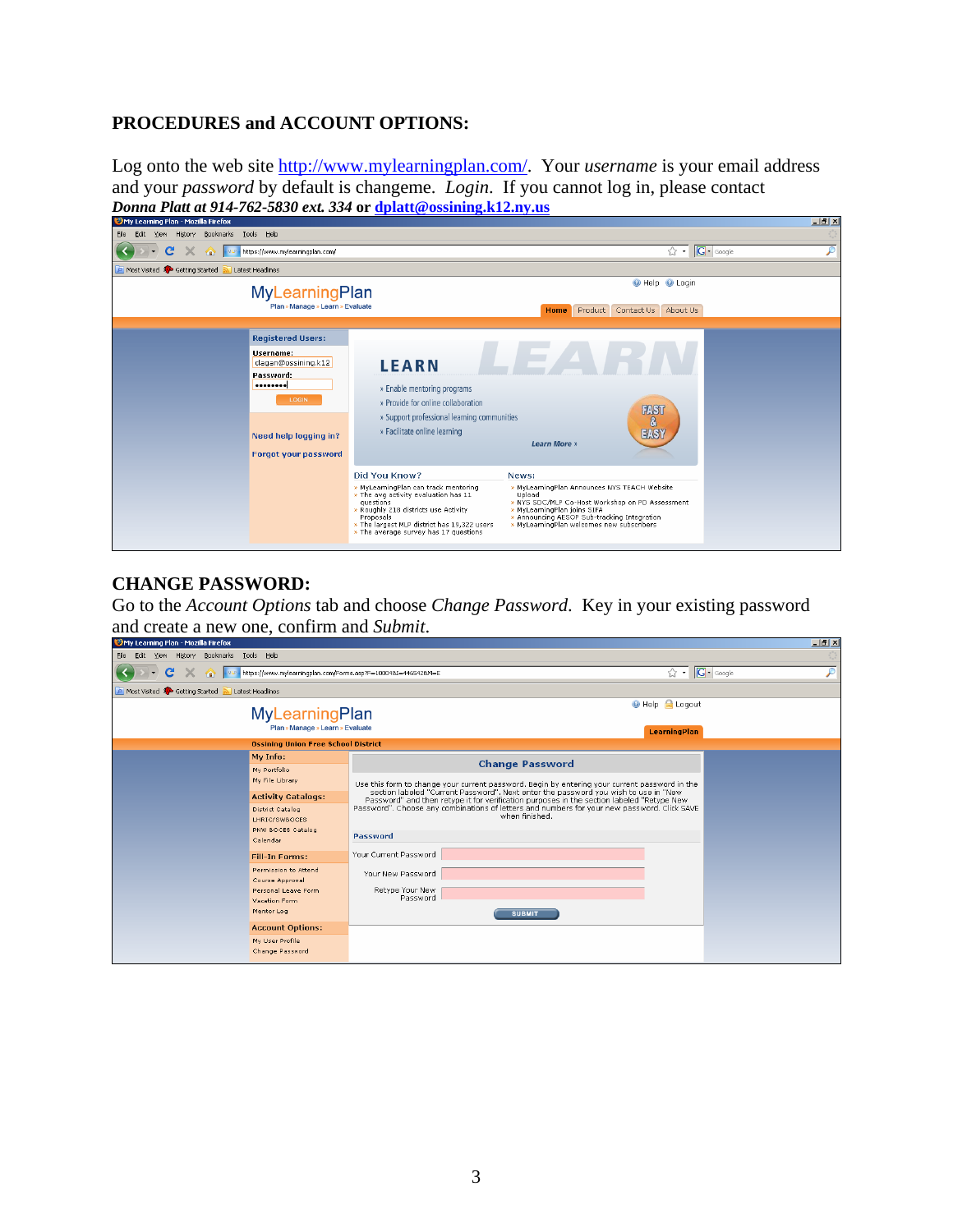## **USER PROFILE:**

#### **Under Account Options, click on My User Profile. Update the following:**

- Basic Information: First and Last Name
- Email Notification Preferences: email notifications when applying to take a course; approval status; upcoming activities reminder (you can determine the number of days prior to the activity up to a maximum of 14); email address and whether you would like your emails in HTML format or not.
- Check off the primary Building and Department and Save
	- o This will allow your forms to be circulated for approval in a proper, logistical format.

| <b>Activity Catalogs:</b>                                                                     |                                                                                                                                                                                                                                                                      |
|-----------------------------------------------------------------------------------------------|----------------------------------------------------------------------------------------------------------------------------------------------------------------------------------------------------------------------------------------------------------------------|
| <b>District Catalog</b><br>LHRIC/SWBOCES<br>PNW BOCES Catalog<br>Calendar                     | Enter your last and first name. If you would like to be notified via email when your requests are approved,<br>check Yes to Email Notification and indicate a valid email address.<br>Last Name Lagan                                                                |
| <b>Fill-In Forms:</b>                                                                         | First Name Cheryl                                                                                                                                                                                                                                                    |
| Permission to Attend<br>Course Approval<br>Personal Leave Form<br>Vacation Form<br>Mentor Log | <b>Email Notification Preferences</b><br>Please Email Me About:<br>New Activity<br>Notification C Yes C No                                                                                                                                                           |
| <b>Account Options:</b><br>My User Profile<br>Change Password                                 | Approval Status G Yes C No<br>Changes G Yes C No<br>Upcoming Activities $\circ$ Yes $\circ$ No<br>Reminder<br># days prior to $\sqrt{3}$<br>ActivityStart Date<br>$(Max=14)$<br>Email Address<br>clagan@ossining.k12.ny.us<br>HTML Formatted<br>Message ? O Yes @ No |
|                                                                                               | <b>Building</b><br>Select Building(s) □ Administration<br><b>■</b> Ossining High School<br>E Anne M. Dorner Middle School<br>□ Claremont Elementary<br>□ Brookside Elementary<br>F Park Early Childhood Center<br>□ Roosevelt School                                 |

Your requests and their status will then appear, if applicable:

| <b>Ossining Union Free School District</b>                                                    |                                                                                                                                                                                                                                                                                                                                                                                                                                      |  |  |  |  |  |
|-----------------------------------------------------------------------------------------------|--------------------------------------------------------------------------------------------------------------------------------------------------------------------------------------------------------------------------------------------------------------------------------------------------------------------------------------------------------------------------------------------------------------------------------------|--|--|--|--|--|
| My Info:<br>My Portfolio                                                                      | My Requests - Cheryl Lagan                                                                                                                                                                                                                                                                                                                                                                                                           |  |  |  |  |  |
| My File Library                                                                               | <b>Awaiting Pre-Approval</b>                                                                                                                                                                                                                                                                                                                                                                                                         |  |  |  |  |  |
| <b>Activity Catalogs:</b>                                                                     | » None                                                                                                                                                                                                                                                                                                                                                                                                                               |  |  |  |  |  |
| District Catalog<br>LHRIC/SWBOCES<br>PNW BOCES Catalog                                        | <b>Approved and In Progress</b><br>» NYSCATE - Metro Conference                                                                                                                                                                                                                                                                                                                                                                      |  |  |  |  |  |
| Calendar<br><b>Fill-In Forms:</b>                                                             | » TLI - Tech Expo 2009<br>» Engaging Learners the SMART Board Way<br>» eChalk: Using Layout Manager & Understanding the Basics of Web Design                                                                                                                                                                                                                                                                                         |  |  |  |  |  |
| Permission to Attend<br>Course Approval<br>Personal Leave Form<br>Vacation Form<br>Mentor Log | » Model Schools Essentials: Intro to School 2.0 as a Technology Planning Framework<br>» Model Schools Webinar: Blogging for Administrators<br>» Model Schools Essentials: Creating Collaborative Workspaces with Google Tools<br>» Model Schools Essentials: What Blogs and Wikis Mean to Modern Instruction<br>» Model Schools Tech Solutions Conference: Interactive Whiteboards<br>» Introduction to Adobe Acrobat Professional 8 |  |  |  |  |  |
| <b>Account Options:</b>                                                                       | <b>Awaiting Final Approval</b>                                                                                                                                                                                                                                                                                                                                                                                                       |  |  |  |  |  |
| My User Profile<br>Change Password                                                            | » Model Schools Essentials: Web Tools for Every Kind of Learner<br>» Web 2.0 for eChalk Webmasters<br>» Blogging for Educators Using eChalk<br>» Video Conferencing Round Table<br>» NEW SECTION: PC Podcasting Solutions                                                                                                                                                                                                            |  |  |  |  |  |
|                                                                                               | » Video Conference Showcase I (12:00pm - 1:00pm)<br>» Tools of the Web 2.0<br>> Smartboard Best Practices - 6-12<br>» Tech Expo 2008                                                                                                                                                                                                                                                                                                 |  |  |  |  |  |
|                                                                                               | » PC Podcasting Solutions                                                                                                                                                                                                                                                                                                                                                                                                            |  |  |  |  |  |
|                                                                                               | » Blogs for the Literacy Rich Classroom***CANCELLED***<br>» Shaping the Knowledge Landscape $\oplus$ What Wikis Mean to Modern Instruction***CANCELLED***                                                                                                                                                                                                                                                                            |  |  |  |  |  |
|                                                                                               |                                                                                                                                                                                                                                                                                                                                                                                                                                      |  |  |  |  |  |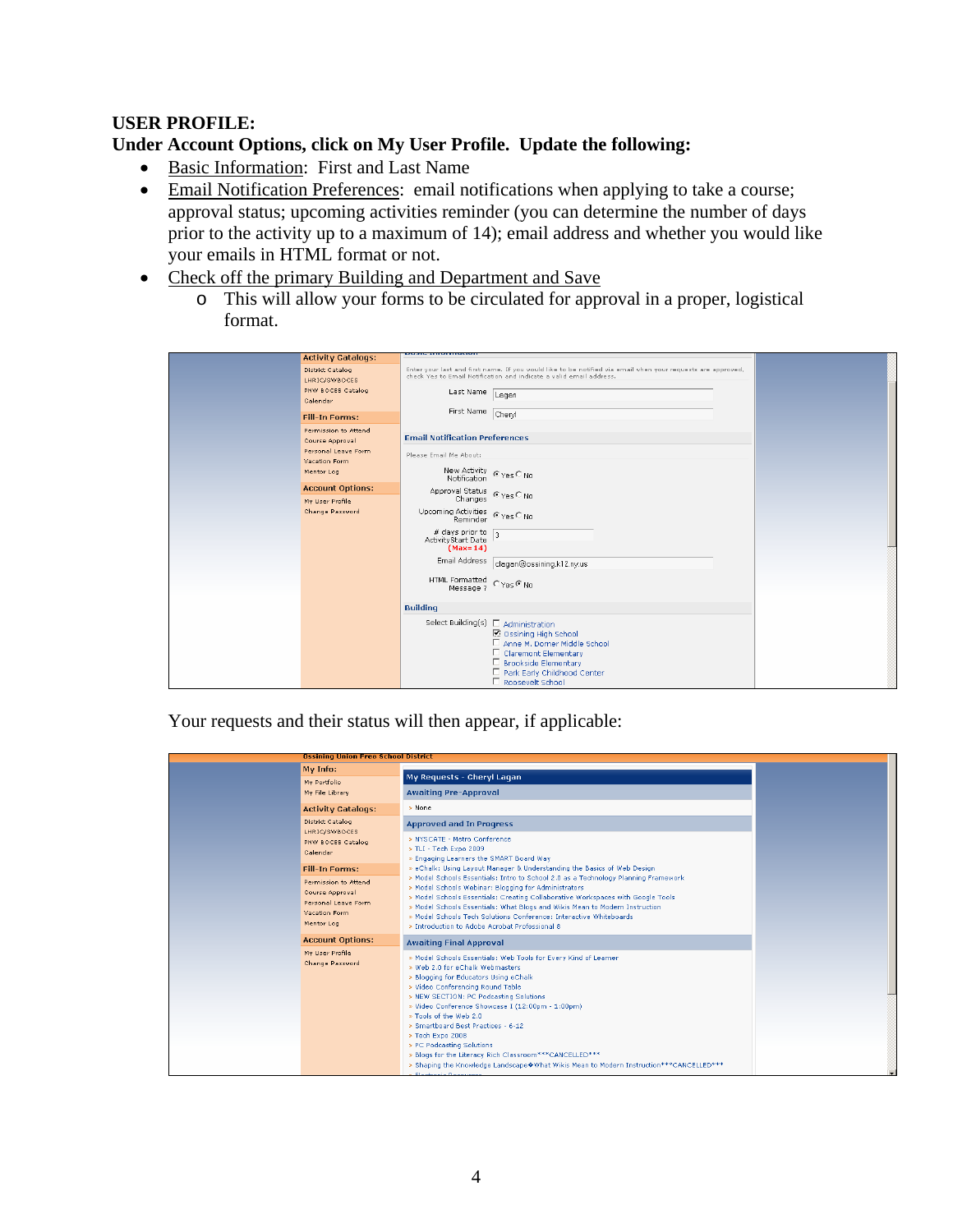# **ACTIVITY LOGS and COURSE OFFERINGS:**

Current Course offerings are available through both PNW and SW BOCES. Search parameters are available to narrow down a date or focus topic.

Click on *advanced search on/off* for more options.

| Plan » Manage » Learn » Evaluate                                                                                                                                                               |                                                                                                                                                                                                                                                                                                                                                                                                                                                                                                                                                                                                                                                                                                                                                                                                                                                    | <b>LearningPlan</b> |  |
|------------------------------------------------------------------------------------------------------------------------------------------------------------------------------------------------|----------------------------------------------------------------------------------------------------------------------------------------------------------------------------------------------------------------------------------------------------------------------------------------------------------------------------------------------------------------------------------------------------------------------------------------------------------------------------------------------------------------------------------------------------------------------------------------------------------------------------------------------------------------------------------------------------------------------------------------------------------------------------------------------------------------------------------------------------|---------------------|--|
| <b>Ossining Union Free School District</b>                                                                                                                                                     |                                                                                                                                                                                                                                                                                                                                                                                                                                                                                                                                                                                                                                                                                                                                                                                                                                                    |                     |  |
| My Info:<br>My Portfolio<br>My File Library<br><b>Activity Catalogs:</b><br><b>District Catalog</b><br>LHRIC/SWBOCES<br>PNW BOCES Catalog<br>Calendar                                          | <b>Activity Catalog</b><br><b>Search Catalog - LHRIC &amp; SWBOCES</b><br>2/2/2009<br>1/31/2010<br><b>Start between:</b><br>■<br>廉<br>and<br><b>Search Term:</b><br><b>View Now</b><br>[advanced search on/off]                                                                                                                                                                                                                                                                                                                                                                                                                                                                                                                                                                                                                                    |                     |  |
| <b>Fill-In Forms:</b><br>Permission to Attend<br>Course Approval<br>Personal Leave Form<br><b>Vacation Form</b><br>Mentor Log<br><b>Account Options:</b><br>My User Profile<br>Change Password | Click an activity title listed below to view more details<br><b>Results 1-50 of 97</b><br>ELA Assessment - Scoring Leader Training - Grade 6 AM - Reading/Writing Task<br>Sponsored By: CPDCS - ELA, Literacy, and ELA Assessments<br>In recent years, many local school districts have opted to score their ELA<br>Assessments within the district. In these situations, a district person is usually<br>assigned as a Scoring Leader to train all teachers who are responsible for scoring<br>the tests. Scorers, even teachers who score each year, must be trained on the<br>current assessment every year. Scoring reliability requires quality training on the<br>manner in which the scoring rubrics are applied at each grade level. In an effort to<br>prepare district Scoring Leaders and provide a consistent scoring model throughout |                     |  |

For more information, click on the blue, highlighted title. If the Course Details are desirable, *Click to Enroll*.

|                                                                      | <b>Model Schools Webinar: Explorelearning Product Review</b>                                                                                                                                                                                                                                                                                                                                                                                                                                                                                                                                                                              |
|----------------------------------------------------------------------|-------------------------------------------------------------------------------------------------------------------------------------------------------------------------------------------------------------------------------------------------------------------------------------------------------------------------------------------------------------------------------------------------------------------------------------------------------------------------------------------------------------------------------------------------------------------------------------------------------------------------------------------|
| continued use.                                                       | Webinars are a convenient way to access learning from the comfort of a phone and a<br>web browser. Registered participants will receive email instructions on how to access<br>and participate in each webinar prior to the scheduled session. Webinar content will be<br>available in archived format in the Members Only section of the Model Schools website.<br>This session will introduce participants to "Gizmos", online simulations for math<br>and science suitable for the 6-12 classroom. We will tour the website<br>(explorelearning.com) and learn how to access a free 30 day trial version for<br><b>CLICK TO ENROLL</b> |
| <b>Campus Location: Other</b><br>Meeting Dates/Times: $_{\text{\#}}$ | Date(s)/Times<br>Room<br>2/9/2009 3:00 pm - 4:00 pm NA<br>1.                                                                                                                                                                                                                                                                                                                                                                                                                                                                                                                                                                              |
| Max Class Size: 8                                                    |                                                                                                                                                                                                                                                                                                                                                                                                                                                                                                                                                                                                                                           |
| <b>Enrollment Options:</b>                                           | <b>Units Description</b><br><b>Subscriber Price</b><br>1 Hours<br>\$0.00                                                                                                                                                                                                                                                                                                                                                                                                                                                                                                                                                                  |
| <b>Payment Options:</b>                                              | <b>Payment Method</b><br><b>Description</b><br>Model Schools Member<br>Model Schools Member                                                                                                                                                                                                                                                                                                                                                                                                                                                                                                                                               |
| Instructor(s): Leslie Accardo                                        | <b>Bobbi Baker</b><br>Mary Lynn Collins<br>Sarah Martabano<br>LHRIC Staff                                                                                                                                                                                                                                                                                                                                                                                                                                                                                                                                                                 |
| <b>Sponsored By:</b>                                                 | > LHRIC - Model Schools Courses                                                                                                                                                                                                                                                                                                                                                                                                                                                                                                                                                                                                           |
|                                                                      | Need More Info? Contact jbenitez@lhric.org, laccardo@lhric.org, 914-592-4203                                                                                                                                                                                                                                                                                                                                                                                                                                                                                                                                                              |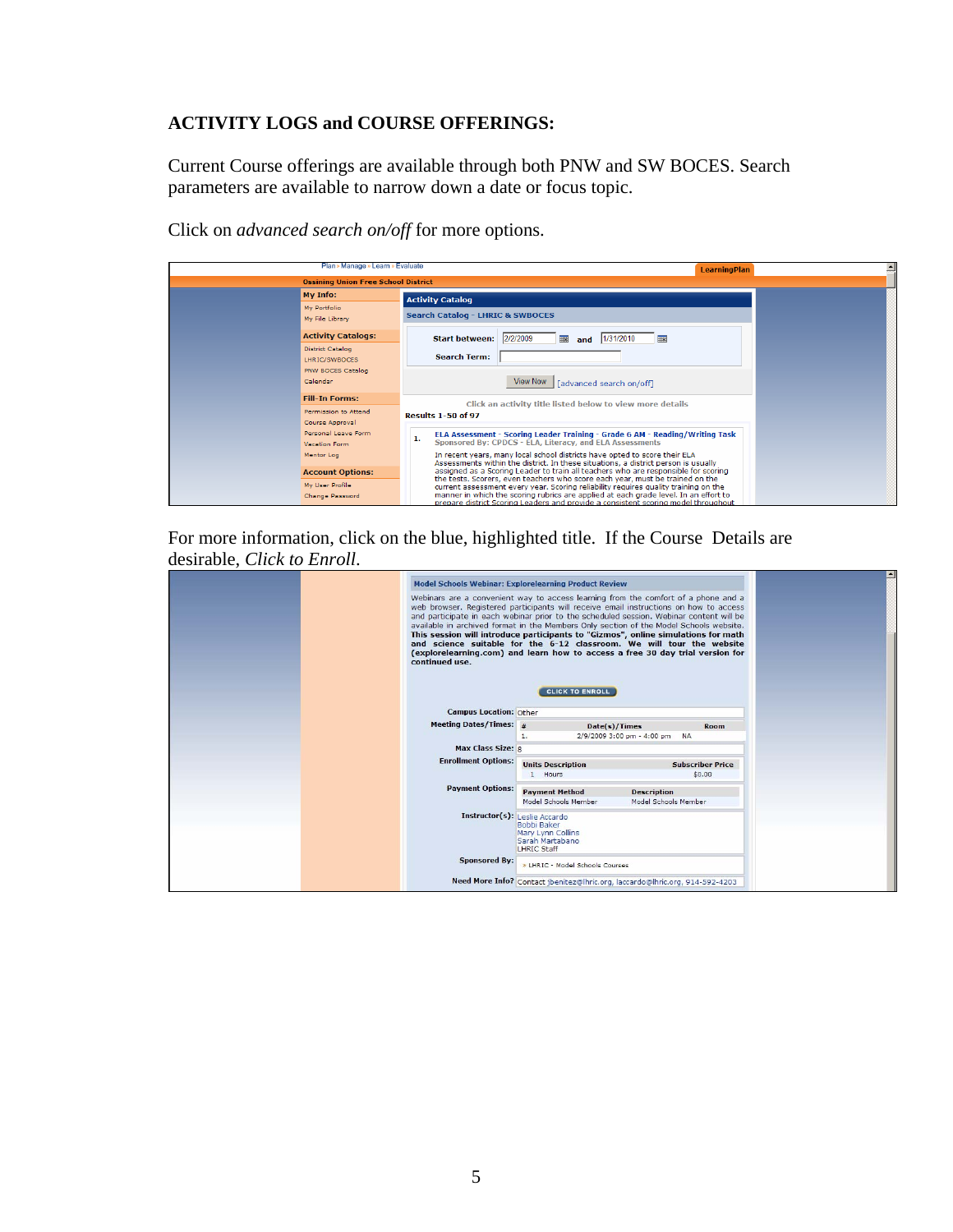You will be asked to review your account information and to update it if necessary in order to continue on.

|  | First Name Cheryl                 |                                                     |  |
|--|-----------------------------------|-----------------------------------------------------|--|
|  | Last Name Lagan                   |                                                     |  |
|  |                                   | Type your Email Address   clagan@ossining.k12.ny.us |  |
|  | <b>Basic Information</b>          |                                                     |  |
|  | <b>Building/Division Name</b>     | Ossining High School                                |  |
|  | Select Position   Teacher         |                                                     |  |
|  | Job Title   Teacher               |                                                     |  |
|  | <b>Contact Information = Work</b> |                                                     |  |
|  | Work Street Address               | 29 S. Highland Avenue                               |  |
|  | Work Street Address 2             |                                                     |  |
|  | Work City Ossining                |                                                     |  |
|  | Work State/Province NY            |                                                     |  |
|  | Work Zip/Postal Code   10562      |                                                     |  |
|  | Work Phone Number                 | 9147625760                                          |  |
|  |                                   |                                                     |  |
|  |                                   | Update & Continue                                   |  |

Please note that when you choose to agree with the Terms and Conditions of the course: "**Every registrant must obtain prior approval from their designated administrator(s) prior to attending a session.** A confirmation email will be issued as soon as the registration has been accepted by LHRIC."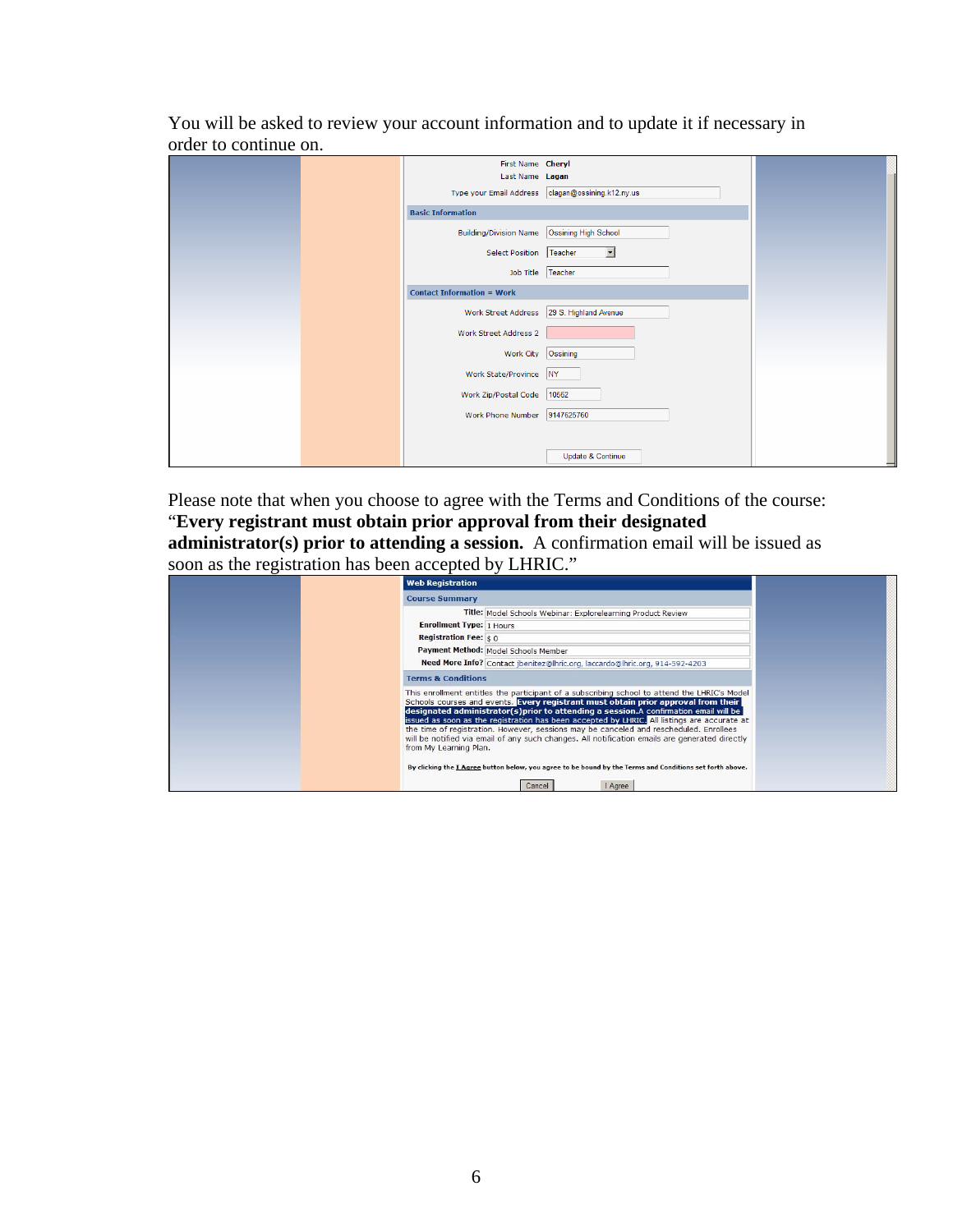Once you agree, there is one more step left. If there is no fee and no inservice credit, click on *Request Approval*. If not, click on the *One More Step* red hyperlink.



You will then see a form that has to be filled out regarding all details of credit, payment, etc. Purpose(s) and Goal(s) and Objective(s) must be checked in order to be able to submit the form.

Fill out as much information as applicable, and then press Submit.

|  |                                                                                                                                             | ᅬ |
|--|---------------------------------------------------------------------------------------------------------------------------------------------|---|
|  | <b>Provider</b>                                                                                                                             |   |
|  | Provider<br>SW BOCES/LHRIC<br>$\overline{ }$                                                                                                |   |
|  | If NOT On List<br><b>Enter Here</b>                                                                                                         |   |
|  | <b>Costs</b>                                                                                                                                |   |
|  | Registration Fee $\boxed{0}$                                                                                                                |   |
|  | Payment                                                                                                                                     |   |
|  | Payment Type<br>--- Click To Select ---<br>-- Click To Select ---                                                                           |   |
|  | <b>District Purchase Order</b><br><b>Hours/Credits</b><br>No Cost                                                                           |   |
|  | Participant pays and is reimbursed on successful completion<br>Enter the number of <b>H</b><br>Participant pays - no reimbursement<br>Hours |   |
|  | Credits<br>$\overline{0}$                                                                                                                   |   |
|  | Goal(s) and Objective(s)                                                                                                                    |   |
|  | Select At Least Goal: Sample: Technology Integration<br>One District<br>Objective<br>Sample: Internet in the Classroom                      |   |
|  | Purpose(s)                                                                                                                                  |   |
|  | Select a Purpose [15] Professional Development Hours<br><b>Inservice Credit towards Salary Advancement</b>                                  |   |
|  | Graduate Credit towards Salary Advancement                                                                                                  |   |

An email notification will be sent if this preference was checked in your profile. A confirmation of your pending request will appear.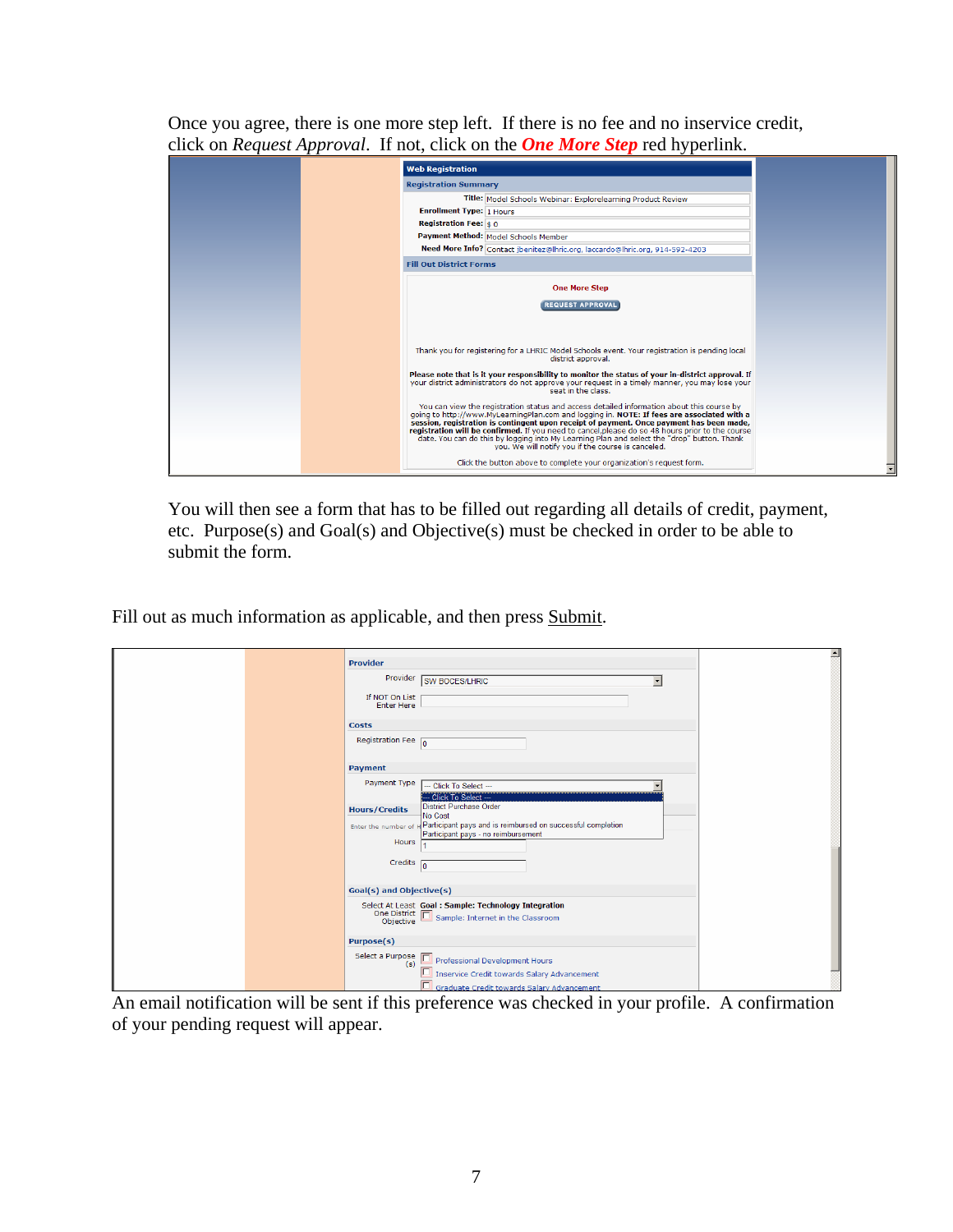| Plan » Manage » Learn » Evaluate<br>LearningPlan |                                            |                                                                                                                                                                                                             |                                                                                                                                                                                       |                                                                                                                                                                                                                                                                                                                  |  |  |
|--------------------------------------------------|--------------------------------------------|-------------------------------------------------------------------------------------------------------------------------------------------------------------------------------------------------------------|---------------------------------------------------------------------------------------------------------------------------------------------------------------------------------------|------------------------------------------------------------------------------------------------------------------------------------------------------------------------------------------------------------------------------------------------------------------------------------------------------------------|--|--|
|                                                  | <b>Ossining Union Free School District</b> |                                                                                                                                                                                                             |                                                                                                                                                                                       |                                                                                                                                                                                                                                                                                                                  |  |  |
|                                                  | <b>Confirmation</b>                        |                                                                                                                                                                                                             |                                                                                                                                                                                       |                                                                                                                                                                                                                                                                                                                  |  |  |
|                                                  | <b>Confirmation</b>                        |                                                                                                                                                                                                             |                                                                                                                                                                                       |                                                                                                                                                                                                                                                                                                                  |  |  |
|                                                  |                                            | <b>Request Submitted!</b>                                                                                                                                                                                   |                                                                                                                                                                                       |                                                                                                                                                                                                                                                                                                                  |  |  |
|                                                  | <b>Approval Summary</b>                    |                                                                                                                                                                                                             |                                                                                                                                                                                       |                                                                                                                                                                                                                                                                                                                  |  |  |
|                                                  | Final Approval(s) 1. MLP Admin             |                                                                                                                                                                                                             |                                                                                                                                                                                       | <b>PENDING</b>                                                                                                                                                                                                                                                                                                   |  |  |
|                                                  | <b>Activity Dates</b>                      |                                                                                                                                                                                                             |                                                                                                                                                                                       |                                                                                                                                                                                                                                                                                                                  |  |  |
|                                                  |                                            |                                                                                                                                                                                                             | Activity Title: Model Schools Webinar: Explorelearning Product Review                                                                                                                 |                                                                                                                                                                                                                                                                                                                  |  |  |
|                                                  | Meeting Date(s):                           | <b>Date</b><br>2/9/2009                                                                                                                                                                                     | <b>Times</b><br>3:00 pm to 4:00 pm                                                                                                                                                    | <b>Location</b><br><b>NA</b>                                                                                                                                                                                                                                                                                     |  |  |
|                                                  | <b>Registration Summary</b>                |                                                                                                                                                                                                             |                                                                                                                                                                                       |                                                                                                                                                                                                                                                                                                                  |  |  |
|                                                  |                                            | <b>Registration Instructions</b>                                                                                                                                                                            |                                                                                                                                                                                       |                                                                                                                                                                                                                                                                                                                  |  |  |
|                                                  | approval.                                  | Thank you for registering for a LHRIC Model Schools event. Your registration is pending local district                                                                                                      |                                                                                                                                                                                       |                                                                                                                                                                                                                                                                                                                  |  |  |
|                                                  | the class.                                 | Please note that is it your responsibility to monitor the status of your in-district approval. If<br>your district administrators do not approve your request in a timely manner, you may lose your seat in |                                                                                                                                                                                       |                                                                                                                                                                                                                                                                                                                  |  |  |
|                                                  | you if the course is canceled.             |                                                                                                                                                                                                             | You can view the registration status and access detailed information about this course by going to<br>registration is contingent upon receipt of payment. Once payment has been made, | http://www.MyLearningPlan.com and logging in. NOTE: If fees are associated with a session,<br>registration will be confirmed. If you need to cancel, please do so 48 hours prior to the course date.<br>You can do this by logging into My Learning Plan and select the "drop" button. Thank you. We will notify |  |  |

You can now return to the catalog again, if necessary. Clicking on the *LearningPlan* tab on the upper right side of the page will always bring you back to your "home page."

#### **PLACE ALL REQUESTED DATES OF ABSENCE INTO SUBFINDER. IF YOU APPROVAL IS DENIED, YOU CAN CANCEL YOUR ABSENCE FROM YOUR BUILDING IN ADVANCE.**

If you click on the pre-approved course, you can view and print the details and drop the course, too.

| Mentor Log<br><b>Account Options:</b> | <b>Start Date/Time</b><br>#<br>2/9/2009 3:00 pm<br>1.                                                                                           | <b>End Date/Time</b><br>2/9/2009 4:00 pm                                                                                                       |  | Location<br><b>NA</b> |  | E |  |  |  |
|---------------------------------------|-------------------------------------------------------------------------------------------------------------------------------------------------|------------------------------------------------------------------------------------------------------------------------------------------------|--|-----------------------|--|---|--|--|--|
| My User Profile                       | <b>Internal Approval Status:</b>                                                                                                                |                                                                                                                                                |  |                       |  |   |  |  |  |
| Change Password                       | <b>Administrator</b>                                                                                                                            | <b>Status</b>                                                                                                                                  |  |                       |  |   |  |  |  |
|                                       | <b>MLP Admin</b>                                                                                                                                | <b>Final Approval</b>                                                                                                                          |  | <b>PENDING</b>        |  |   |  |  |  |
|                                       | If you have any questions regarding your organization's approval of this request,<br>please contact the appropriate approver(s) listed above.   |                                                                                                                                                |  |                       |  |   |  |  |  |
|                                       |                                                                                                                                                 | <b>Course Provider Registration Status:</b>                                                                                                    |  |                       |  |   |  |  |  |
|                                       |                                                                                                                                                 | <b>Provider: Southern Westchester BOCES</b>                                                                                                    |  |                       |  |   |  |  |  |
|                                       | Pending (Your registration is pending approval by the<br><b>Registration Status:</b><br>registrars.)                                            |                                                                                                                                                |  |                       |  |   |  |  |  |
|                                       |                                                                                                                                                 | Payment Method: Model Schools Member                                                                                                           |  |                       |  |   |  |  |  |
|                                       | <b>Enrollment Type: Hours</b>                                                                                                                   |                                                                                                                                                |  |                       |  |   |  |  |  |
|                                       | If you have any questions about your registration status,<br>Southern Westchester BOCES via email (jbenitez@lhric.org, laccardo@lhric.org, 914- |                                                                                                                                                |  |                       |  |   |  |  |  |
|                                       | <b>Actions</b>                                                                                                                                  |                                                                                                                                                |  |                       |  |   |  |  |  |
|                                       | <b>Mark Complete</b>                                                                                                                            | Select this option after you have completed the activity and you<br>wish to request final approval. This option becomes available<br>2/9/2009. |  |                       |  |   |  |  |  |
|                                       | <b>Print Enrollment Form</b>                                                                                                                    | Select this function to print the completed enrollment form for<br>Southern Westchester BOCES.                                                 |  |                       |  |   |  |  |  |
|                                       | <b>View/Print Form</b>                                                                                                                          | Select this function to view or print the full request form.                                                                                   |  |                       |  |   |  |  |  |
|                                       | <b>Drop</b>                                                                                                                                     | Select this if you wish to DROP enrollment in this activity.                                                                                   |  |                       |  | ≖ |  |  |  |